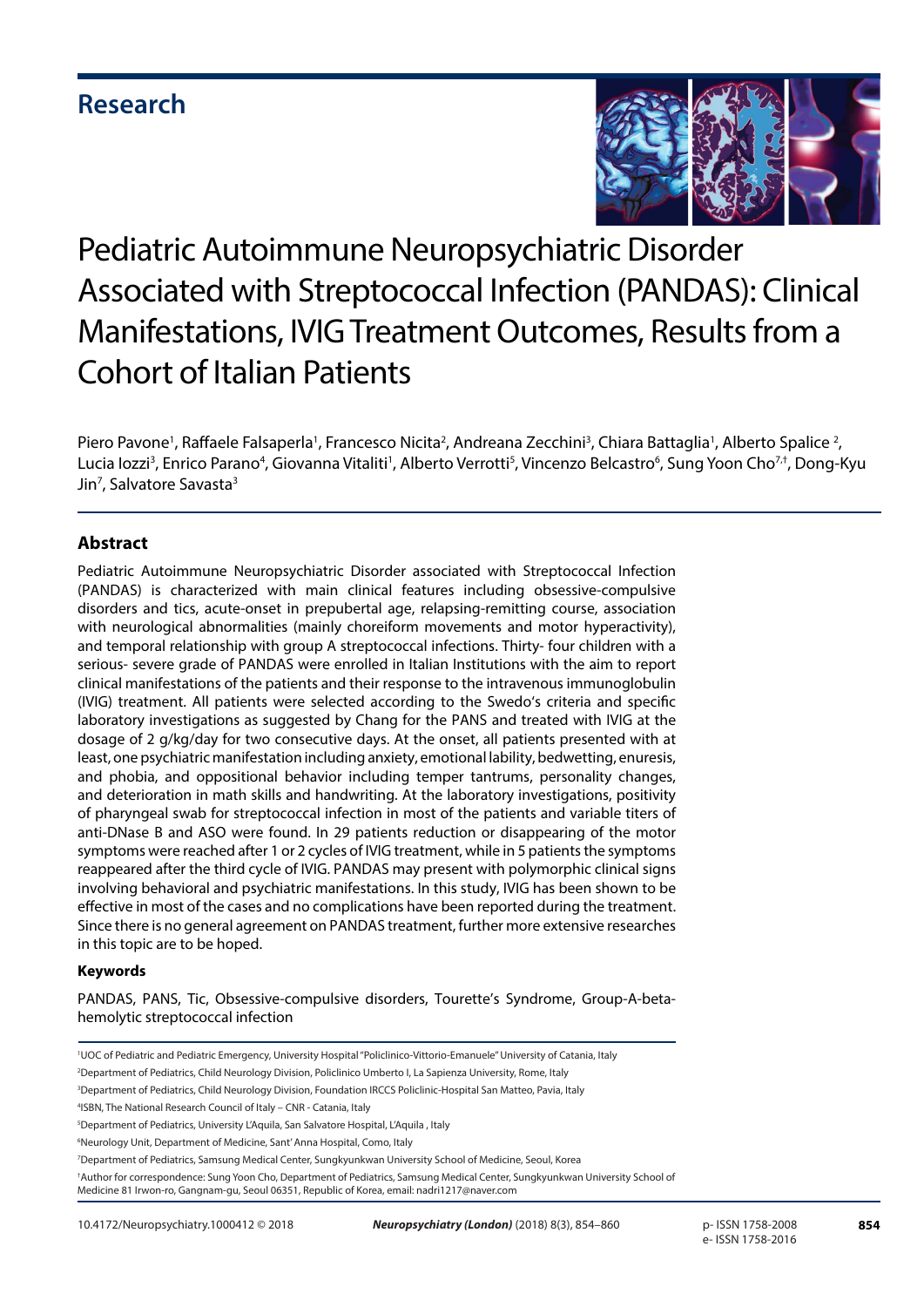### **List of Abbreviations**

RF: Rheumatic Fever; SC: Sydenham Chorea; GABHS: Group-A-Beta Hemolytic Streptococcal Infection; TS: Tourette Syndrome; OCD: Obsessive Compulsive Disorder; PANS: Pediatric Acute-Onset Neuropsychiatric Syndrome; PANDAS: Pediatric Autoimmune Neuropsychiatric Disorders Associated With Streptococcal Infections; CANS: Childhood Acute Neuropsychiatric Symptoms; PCC: PANS Consensus Conference; ASO: Anti-Streptolysin O; A-Dnaseb: Anti-Deoxyribonuclease; PRC: PANS Research Consortium; OSAS: Obstructive Sleep Apnea Syndrome

### **Introduction**

Streptococcal infections in children are very common, but usually self-limited. In some cases, the infection may have harmful effects that cause body-organ disturbances, involving also the central nervous system (CNS). Among the infection-linked disorders, rheumatic fever (RF) and Sydenham chorea (SC) are the most widely defined and well-known disorders. More recently, a condition has been related to streptococcal infection: the pediatric autoimmune neuropsychiatric disorder associated with streptococcal infection and registered as the PANDAS acronym. This condition was first reported by Swedo et al. [1] in 1998 to describe children affected by a set of clinical signs linked to group-A-beta-hemolytic streptococcal infection (GABHS). These authors indicated five clinical criteria to diagnose this disorder: Neuropsychiatric abnormalities, mainly tic and obsessive-compulsive disorder (OCD), onset in the pre-pubertal age (3-14 years), a remitting and relapsing course, association with GABHS, presence of other neurologic abnormalities including hyperactivity, choreiform movements and Tourette's syndrome (TS) [1-6]. Clinical phenotypes of PANDAS have been broadened to provide new insight and boundaries to the disorder; new types have also been recognized that share clinical manifestations with PANDAS: PANS (pediatric acute-onset neuropsychiatric syndrome) and CANS (childhood acute neuropsychiatric symptoms [7]. PANDAS are now considered as a subgroup of PANS.

PANS is diagnosed by the abrupt onset of psychiatric symptoms with OCD or food restriction, and at least two of the following associated symptoms: anxiety, emotional lability

and/or depression, irritability, aggression and/ or severe oppositional behaviors, behavioral regression, deterioration in school performance, sensory or motor abnormalities, and other signs and symptoms which include sleep disturbances, enuresis, or urinary incontinence [7-10]. In PANS, identification of the causal events (including infections, immune dysfunction, and/ or environmental events) is not always found. The definition of CANS requires only the acute dramatic onset of OCD and other associated neuropsychiatric disturbances [7,9,11].

The mechanism related to the onset of PANDAS is believed to be autoimmune and probably related to molecular mimicry. Auto-antibodies might be responsible for targeting brain structures, such as dopamine D1 and D2 receptors, leading to the alteration of dopaminergic transmission [12]. Dale et al. [13] in a study conducted in patients with autoimmune movements and psychiatric disorders report increased D2 receptors immunoglobulin G in 10 out 33 patients with SC and in 4 out 44 in patients with TS while no increase of D2 receptor was found in 22 PANDAS patients. However, these authors [13] concluded that assessment of D2 receptor antibodies may be useful in defining autoimmune movement and psychiatric disorders. As reported by Dale et al. [13] increased D2 receptor antibodies are also present in SC, this finding is not specific enough for the diagnosis of PANDAS.

The etiological events causing the disorder are not always detectable; therefore no guideline for treating patients is homogeneously recognized. PCC (PANS Consensus Conference) proposed guidelines for PANDAS/PANS to treat patients according to grade of the symptoms, from mild to severe [14,15] . According to that, the treatment can be differently graded according to the degree of the symptoms mild, moderate, serious, severe. In some children, the use of antibiotics may be justified to prevent new infections in association with anti-inflammatories like naproxen and corticosteroids; in the more severe cases, use of cycles of intravenous immunoglobulin (IVIG), plasmapheresis (PEX), and monoclonal antibodies (Rituximab) has been advanced [14]. Tonsillectomy has also been proposed in the treatment of patients with PANDAS. Clinical evidence reveals that tonsil removal has no efficacy in delaying or changing the course of the disease. Pavone et al. [16] analyzed 120 patients diagnosed for PANDAS according to five clinical criteria. The results between the two groups (PANDAS and control subjects) showed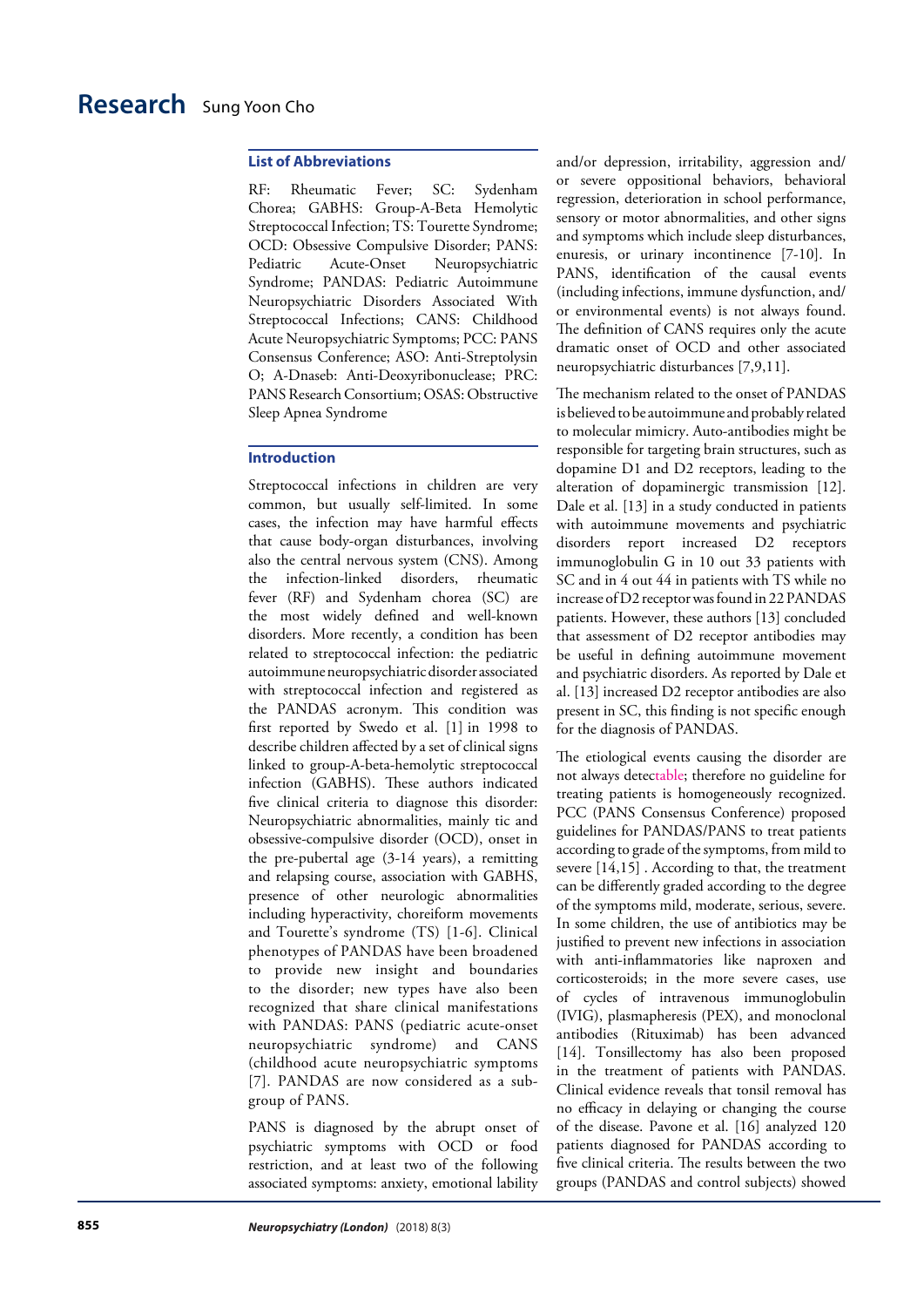# Pediatric Autoimmune Neuropsychiatric Disorder Associated with Streptococcal Infection (PANDAS): **Research** Clinical Manifestations, IVIG Treatment Outcomes, Results from a Cohort of Italian Patients

that tonsillectomy did not reduce the severity of neuropsychiatric symptoms [16].

The aim of this study is to describe clinical features and psychiatric manifestations in data from the Italian Center of PANDAS on behalf of the Italian Society of Pediatric Neurology and to evaluate treatment efficacy with IVIG in children with a serious-severe grade of PANDAS disease.

### **Methods**

The present study focuses on 34 patients with a serious-severe form of PANDAS diagnosed and clinically followed by the participants to this study. Before the use of IVIG all patients' parents signed a consent form for using IVIG and for data collection to write the present study. The study protocol conformed to the ethical guidelines of the 1975 Declaration of Helsinki as revised in 2000, and was approved by the ethic committee of the University Hospital Vittorio Emanuele of Catania, Italy (nd 1385 04/12/2015). At the diagnosis, laboratory and diagnostic evaluation were carried out according to Chang et al. [14] regarding PANDAS/ PANS disorder. At the diagnosis, all of them were submitted to a Children's Yale-Brown Obsessive Compulsive Scale (CY-BOCS) Total Severity Score was >15, for be included in the study. The patients were clinically followed up for three years. Participants reviewed the presentation features of OCD, tics, and choreiform movements, results of pharyngeal swab, anti-streptolysin O (ASO) titer, anti-deoxyribonuclease (Anti-DNase B) titer, EEG findings, brain MRI findings when performed. All 34 patients were treated with one to three cycles of IVIG at 2 g/Kg per day for two consecutive days and evaluated treatment efficacy with IVIG. The study results were elaborated with Microsoft Cloud: a Azure SQL relational database to store the structured data and Microsoft Power BI to extract the insights. The software was created with runs in the Cloud to obtain data rapidly, and to gain even more information in further studies.

# **Results**

A total of 34 patients include 18 males and 16 females, with an average age of 9.4 years, along with a serious-severe form of PANDAS. All patients showed at least one psychiatric manifestations, specifically anxiety, enuresis, phobia, oppositional behavior. Their daily activity was compromised, as the OCD manifested with episodes of selective feeding, eating refusal, excessive food intake, and behavioral disorders such as psychosis, suicidal thoughts, aggression, and self- harm. The tics were motor and phonic types, both simple and complex: eye blinking, whistling, shoulder shrugs, facial grimaces, pulling at clothes, jumping, sniffing, throat cleansing, coughing, and spitting. Choreiform movements were found in three patients, and they were largely localized in the arms. In **Tables 1-3**, the single clinical features and psychiatric manifestations are reported.

Pharyngeal swab was as positive in 28 children, 4 negative in 4 children, and not available in 2 children. ASO titer measured in all patients was extremely variable, ranging from 296 IU to 2141 IU (982.7± 457.9 IU). Anti-DNase B titer measured in 26 patients ranged from 299 to 1160 U/mL (539.8 ± 214.1 U/mL). The ASO and the Anti-DNase B titers are higher comparing to the average data from other centers, these discordances may be due to the different strains of involved streptococci. The EEG was normal in almost all cases, with exceptions in three consisting of basal rhythmic asymmetry. The ECG and cardiac ultrasound were normal in all patients.

| Table 1: Psychiatric manifestations.                                                                                           |                           |  |
|--------------------------------------------------------------------------------------------------------------------------------|---------------------------|--|
| Type of psychiatric manifestations                                                                                             | <b>Number of patients</b> |  |
| Anxiety                                                                                                                        | 8                         |  |
| Enuresis                                                                                                                       | 6                         |  |
| Oppositional behavior                                                                                                          | 5                         |  |
| Worse school and social performance                                                                                            | 5                         |  |
| Phobia                                                                                                                         | 5                         |  |
| Anorexia                                                                                                                       | 4                         |  |
| Separation syndrome                                                                                                            | 4                         |  |
| Aggression                                                                                                                     | 3                         |  |
| Evening obsessive cleaning rituals                                                                                             | 3                         |  |
| Food selectivity                                                                                                               | 3                         |  |
| <b>Ritual behavior</b>                                                                                                         | $\overline{2}$            |  |
| Psychomotor agitation                                                                                                          | $\overline{2}$            |  |
| Nightmares                                                                                                                     | $\overline{2}$            |  |
| Fear of being abandoned before sleeping                                                                                        | $\overline{2}$            |  |
| Obsessive thoughts                                                                                                             | $\overline{2}$            |  |
| <b>Bad school results</b>                                                                                                      | $\overline{2}$            |  |
| Psychotic symptoms                                                                                                             | $\overline{2}$            |  |
| Trash talking                                                                                                                  | 1                         |  |
| Compulsive and repetitious gesture                                                                                             | 1                         |  |
| Unusual gesture                                                                                                                | 1                         |  |
| Psycosis                                                                                                                       | 1                         |  |
| Stranger refuse                                                                                                                | 1                         |  |
| Abandonment issue                                                                                                              | 1                         |  |
| Severe food selectivity                                                                                                        | 1                         |  |
| All patients showed at least one psychiatric manifestations, specifically anxiety, enuresis,<br>phobia, oppositional behavior. |                           |  |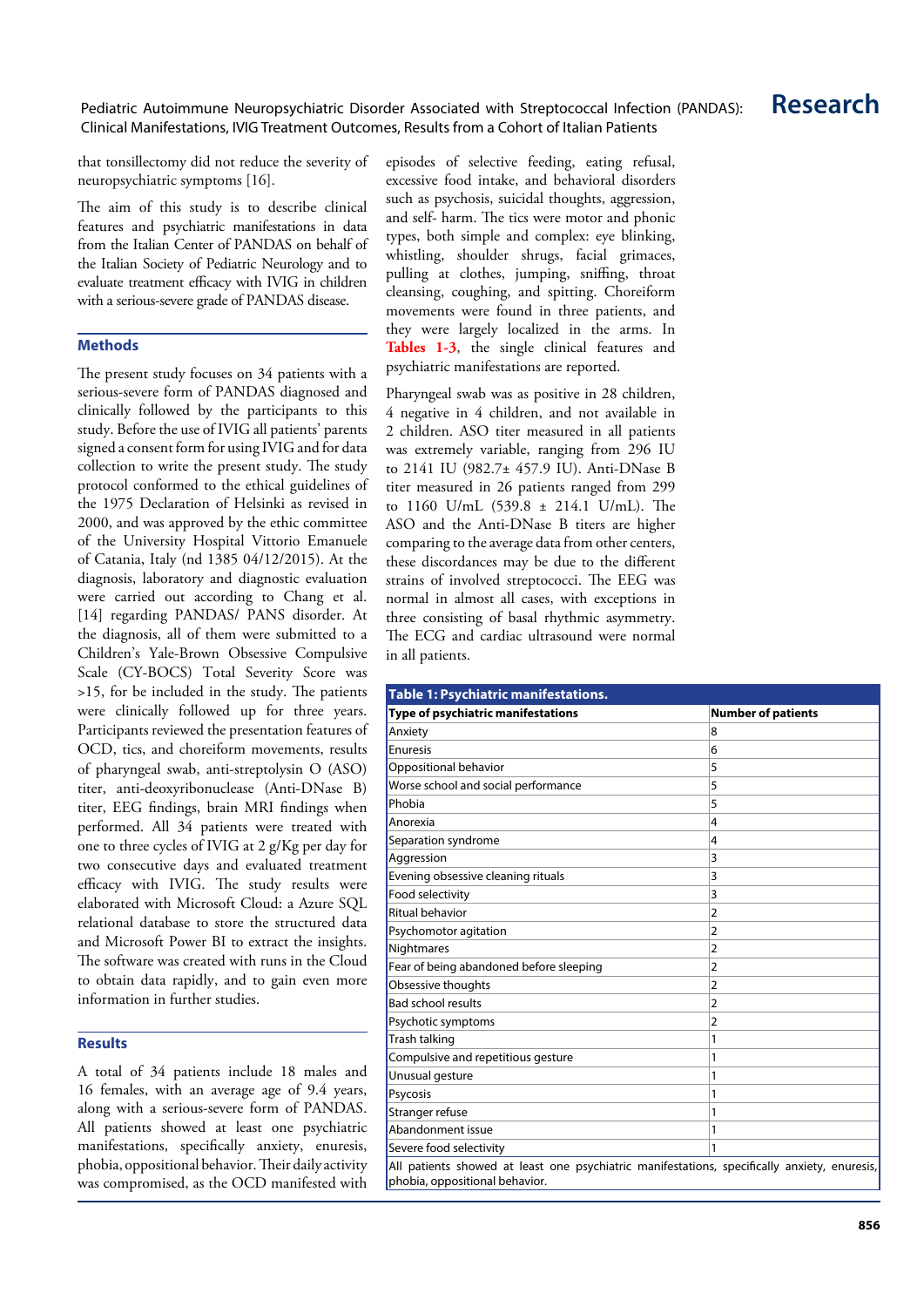# **Research** [Sung Yoon Cho](c)

| <b>Table 2: Clinical presentation of tics.</b>                 |                           |  |
|----------------------------------------------------------------|---------------------------|--|
| <b>Type of tic</b>                                             | <b>Number of patients</b> |  |
| <b>Vocal tics</b>                                              | 7                         |  |
| Stereotyped limb movements                                     | 5                         |  |
| Trichotillomania                                               | 4                         |  |
| Blinking                                                       | 4                         |  |
| Whistling                                                      | 4                         |  |
| Nodding                                                        | 4                         |  |
| Motor tics to the shoulders                                    | 4                         |  |
| Face grimacing                                                 | 3                         |  |
| Twitching                                                      | 3                         |  |
| Eye tics                                                       | $\overline{2}$            |  |
| Mouth grimacing                                                | $\overline{2}$            |  |
| Blowing                                                        | $\overline{2}$            |  |
| Motor and vocal tics                                           | $\overline{2}$            |  |
| <b>Hand tics</b>                                               | $\overline{2}$            |  |
| Tics to head and upper part of the body                        | $\overline{2}$            |  |
| Phonations tics                                                | 1                         |  |
| Motor tics to the shoulders and arms                           | 1                         |  |
| Simple mouth tics                                              | 1                         |  |
| <b>Face tics</b>                                               | 1                         |  |
| Vocal tics associated to head twitching                        | 1                         |  |
| The tics were motor and phonic types, both simple and complex. |                           |  |

| Table 3: Clinical presentation of choreiform movements.                                            |                           |  |
|----------------------------------------------------------------------------------------------------|---------------------------|--|
| Type of choreiform movements (3 patients) different in time                                        | <b>Number of patients</b> |  |
| Limb and chest stiffness                                                                           | 3                         |  |
| Tongue protrusion                                                                                  | 2                         |  |
| Stereotyped movements                                                                              | $\overline{2}$            |  |
| Choreiform movements of the arms                                                                   | 2                         |  |
| Hang up                                                                                            |                           |  |
| Flexion-extension of the wrist                                                                     |                           |  |
| Clonus of the arm                                                                                  |                           |  |
| Choreiform movements were found in three patients, and they were largely localized in<br>the arms. |                           |  |

Brain MRI showed abnormalities in 3 cases: a mild asymmetry of the lateral ventricles in two cases, prevalently left asymmetry and a mild bilateral enlargement of the perioptical sheath in one. The remaining cases showed normal.

All patients showed impressive tics in high frequency which tends to vary in intensity during the time, and OCD symptoms not responsive to treatment with antibiotics. Treatment with IVIG, at 2 g/Kg per day for two consecutive days performed from one to three times according to the clinical response gave the following results: 29 out of 34 children treated with IVIG had noticeable reduction or disappearance of symptomatology for at least one year after the last dose of IVIG. Among these 29 patients, eight patients (5 females and 3 males) with the age range between 9-11 years old were treated with IVIG at 2 g/kg/day for two consecutive days with complete remission and no relapse of symptoms. The remaining 21 patients (12 males and 9 females) were treated at the same IVIG dosage for two different cycles; in the first cycle (IVIG with 2 g/Kg per day for two consecutive days), the patients showed improvement of symptoms for up to 3 months, but a second cycle (IVIG with 2 g/Kg per day for two consecutive days) was necessary for the resolution of the symptomatology. In 5 (15%) cases (3 males and 2 females), a partial but temporary response to second cycle of IVIG treatment was yielded, but symptoms reappeared after the third cycle of treatment. Gender played no role in the results obtained.

# **Discussion**

In this cohort with serious-severe PANDAS, choreiform movements were not constantly noted, however, they were largely localized in the arms when they were present. The pharyngeal swab analyses were quite informative. EEG and brain MRI showed normal in most patients. IVIG treatment seems to be useful in the most severe cases.

PANDAS is a childhood disorder with abrupt onset of motor and behavioral symptoms, mainly OCD and tics, related to GABHS infection. The course is variable with different phases, depending on the re-appearance of new infection [1-5]. In PANDAS patients, the clinical features may be ranging from mild to particularly severe and are similar to those presented by individuals with TS. Therefore, a differential diagnosis between the two disorders is difficult to be performed. A linkage between PANDAS and TS has been suggested based on similar clinical signs, such that it has been proposed that PANDAS and TS may be considered as the spectrum of the same disorder. This represents an exciting gap that future research will be able to bridge. As reported by Spinello et al. [17] preclinical evidence indicates that the immune response to repeated streptococcal immunization is associated with behavioral and neurological phenotypes reminiscent of TS. Hypotheses on the relationship between these disorders are limited by the lack of evidence in behavioral phenotypes and etiologic events causative of TS.

Present patients have a serious/severe form of PANDAS with tics that present in different ways. The OCD manifests in various forms, but some show a serious and dangerous psychiatric involvement, such as OCD-related suicidal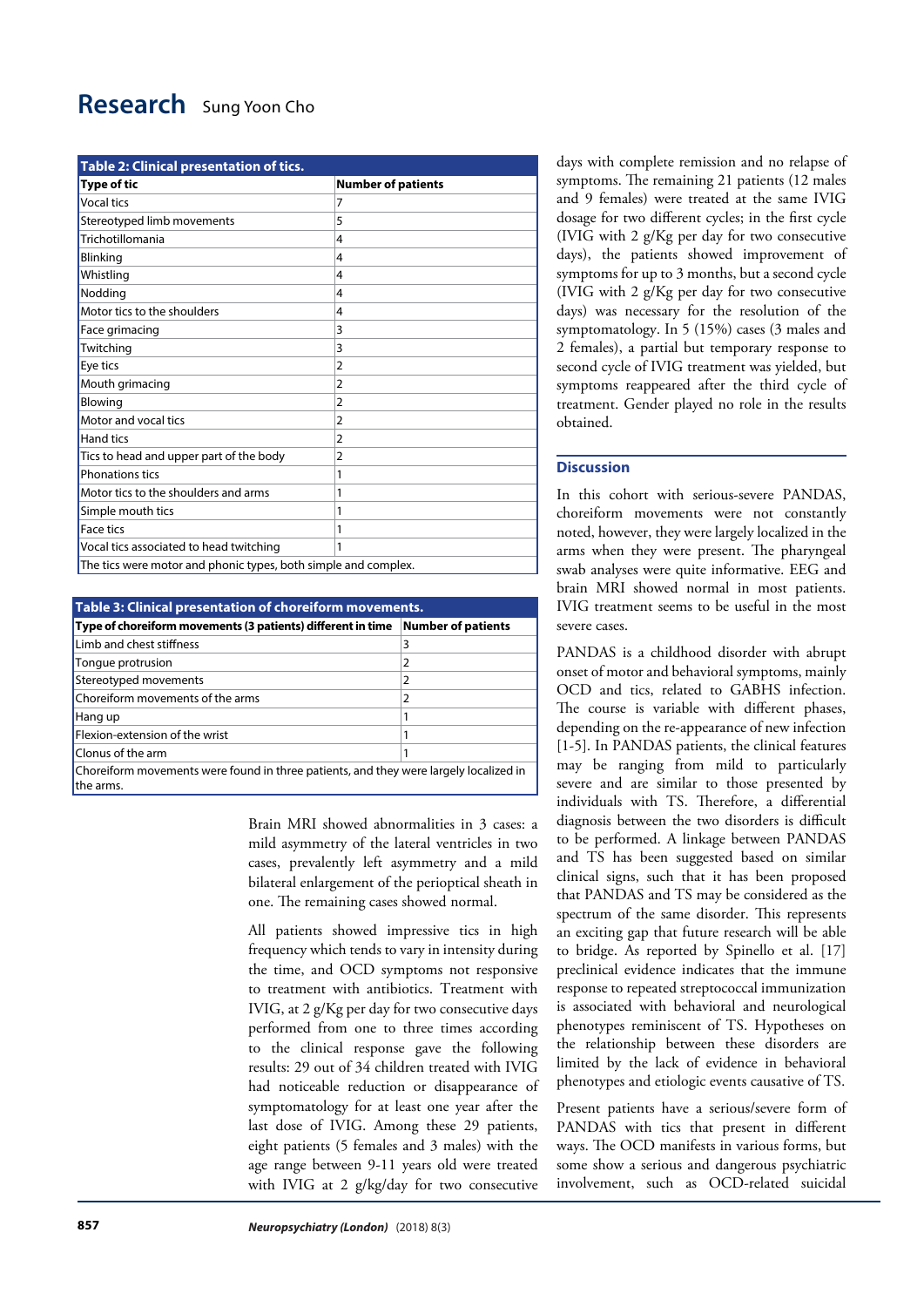# Pediatric Autoimmune Neuropsychiatric Disorder Associated with Streptococcal Infection (PANDAS): **Research** Clinical Manifestations, IVIG Treatment Outcomes, Results from a Cohort of Italian Patients

behavior. As with clinical features, pharyngeal swab analyses were quite informative, yielding positive results in the pharyngeal swab in 30 out 34 (88%) of the affected children, in three cases negative, and in another one not available, possibly due to treatment with antibiotics given by parents shortly before recovery. Both ASO and Anti-DNase B titers were extremely variable.

In this cohort, the EEG was normal with the exception in a few patients of basal rhythmic asymmetry. Abnormal brain activity was registered at EEG records in 7 out 42 PANS patients, as well as sleep disturbances or obstructive sleep apnea syndrome (OSAS) at polysomnography by Chang et al. [14] and episodes of parasomnia were described by Hommer et al. [18] in 11 children with PANDAS. In the present patients no specific brain anomalies were found at brain MRI and mild asymmetry of the left lateral ventricle and bilateral enlargement of the perioptical sheath may not be correlated with the PANDAS symptomatology. However, brain MRI with T2 weighted images may be useful for revealing inflammatory changes in basal ganglia as reported by Giedd et al. [19]. These different results of EEG and brain MRI could be linked to the etiology underlying these disorders.

Also functional studies with hexamethyl propilene amine oxime single-photon emissions computed tomography (HMPAO-SPECT) could be helpful for better understanding symptoms often observed in patients with PANDAS: study carried out in 7 cases of SC and 2 cases of Streptococcal tic disorders revealed a hyperperfusion pattern in 2, and a hypoperfusion pattern localized in the striatum and thalamus in 5 SC patients and in 2 patients with tic disorder [20].

Recently Kumar et al. [21] reported on a study conducted in 17 children affected by PANDAS and in 12 affected by TS, with 15 normal adults as controls. The study performed dynamic positron emission tomographic study using 11C-[R]-PK11195 and used binding potential values, specifically calculated for basal ganglia and the thalamus. An activated microgliamediated neuro-inflammation was found in the bilateral caudate and the bilateral lentiform nucleus in PANDAS as well as in the bilateral caudate nuclei in TS compared to control groups. The authors concluded that the pattern and extension of neuro-inflammation may be linked to different pathophysiology underlying PANDAS and TS.

Treatment in PANDAS patients has been widely debated. One type of treatment advised in Italy is use of IVIG. Williams et al. [22] report on 35 children presenting criteria for PANDAS and moderate to severe OCD. The treatment consisted of a 6-week trial of IVIG (1 g/kg/day on 2 consecutive days), followed by optional open-label treatment for non-responders, with follow-up at 12 and 24 weeks. The patients were tested previously with the CY-BOCS and the Clinical Global Impressions-Improvement (CGI-I) rating. According to the results of this study, IVIG treatment was safe and well tolerated, but the double-blind comparison failed to demonstrate it as being more effective than placebo.

In 1999, Perlmutter et al. [23] carried out a randomized trial in children with severe infection-triggered exacerbation, also affected by OCD or tics. In 10 patients, the treatment consisted of five single-volume plasma exchanges (PEX) over 2 weeks, and in 9 patients, with IVIG at 1 g/kg daily on 2 consecutive days, in comparison with ten placebo controls. The results were assessed by standard scales for OCD, tics, and other psychiatric disturbances, with patients followed up after 1 and 12 months of treatment. At 1 month, the IVIG and PEX group showed striking improvements, both in OCD and tics, and gains were also maintained for 1 year.

Kovacevic et al. [24] reported on treatment of 12 youth PANDAS patients treated with IVIG. The dosage was 1.5 g/Kg/day in two divided doses used in association with antibiotics to prevent further infection-triggered symptom exacerbations. All patients included in this case-series had benefits from IVIG treatment, including those with a preceding lengthy and persisting symptomatic course. These authors concluded that IVIG may be useful in the management of children with moderate-severe symptoms. A recent systemic review of IVIG performed in young patients with neurological and psychiatric disorders, Gadian et al. [25] obtained speed recovery in patients with SC, reduced recovery in patients with TS, improved tic movements in selected cases of TS and improved symptoms in PANDAS patients. As reported by Nosadini et al. [26] the IVIG treatment is expensive and it should be used in selected patients and with adherence to guidelines.

In this cohort, 29 out of 34 of children treated with IVIG showed a reduction or disappearance of the symptomatology, while in 5 cases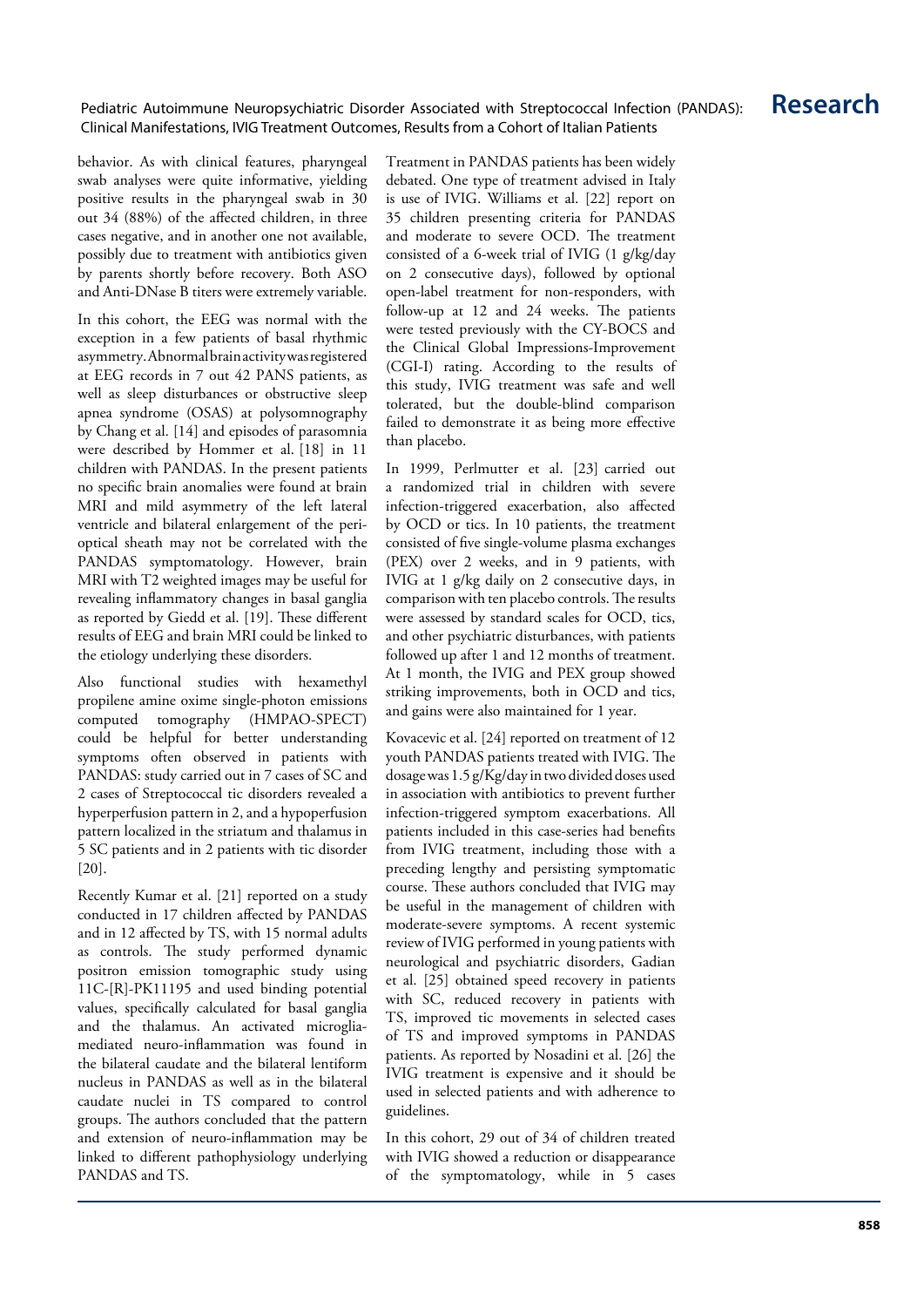(15%), despite 3 IVIG courses, there was only temporary improvement of clinical symptoms, with their reappearance within 1 to 6 months. According to the results of literature and ours no definitive conclusions may be drawn from IVIG treatment for PANDAS. Limitations of the present study include the absence of casecontrols and long-term follow up. However, in our opinion, treatment with IVIG has been shown to be effective in PANDAS children with a serious-severe type and to be well tolerated. As it has been reported by Frankovic et al. [27] most of the PANS Research Consortium (PRC) members prefer use of IVIG in treatment of patients with this disorder in moderate to severe forms.

In our serious-severe PANDAS patients, all showed various psychiatric problems and tics. The pharyngeal swab analyses were quite informative. 29 out of 34 of children treated with IVIG showed a reduction or disappearance of the symptomatology. Further studies need to be performed to better understand pathogenesis of this heterogeneous disorder and to confirm that IVIG is an appropriate treatment.

### **Acknowledgments**

*The authors wish to thank Rosario Rich Trifiletti (New York) and Caroline Gromark (Sweden) for clinical advice and related suggestions. Data elaboration and computer study was done by Silvano Paxia - Master of Science in Computer Science, New York University. We wish to thank Carol Seitzer-Zurcher, AME Editor American manuscript Editors for editing the manuscript. This manuscript was made on behalf of the Italian Society of Pediatric Neurology. This study was supported by a grant from Samsung Medical Center (#GFO217006). All the Authors declare that there are no biomedical financial interests or potential conflicts of interest in writing this manuscript.*

### **References**

- 1. Swedo SE, Leonard HL, Garvey M*, et al.* Pediatric autoimmune neuropsychiatric disorders associated with streptococcal infections: clinical description of the first 50 cases. *Am. J. Psychiatry* 155(2), 264-271 (1998).
- 2. Frankovich J, Thienemann M, Pearlstein J*, et al.* Multidisciplinary clinic dedicated to treating youth with pediatric acute-onset neuropsychiatric syndrome: presenting characteristics of the first 47 consecutive patients. *J. Child Adolesc. Psychopharmacol.* 25(1), 38-47 (2015).
- 3. Frankovich J, Thienemann M, Rana S*, et al.* Five youth with pediatric acute-onset neuropsychiatric syndrome of differing etiologies. *J. Child Adolesc. Psychopharmacol*  25(1), 31-37 (2015).
- 4. Macerollo A, Martino D. Pediatric Autoimmune Neuropsychiatric Disorders Associated with Streptococcal Infections (PANDAS): An Evolving Concept. *Tremor. Other Hyperkinet. Mov (N Y)* 3 (2013).
- 5. Pavone P, Parano E, Rizzo R*, et al.* Autoimmune neuropsychiatric disorders associated with streptococcal infection: Sydenham chorea, PANDAS, and PANDAS variants. *J. Child Neurol* 21(9), 727-736 (2006).
- 6. Swedo SE, Seidlitz J, Kovacevic M*, et al.* Clinical presentation of pediatric autoimmune neuropsychiatric disorders associated with streptococcal infections in research and community settings. *J. Child Adolesc. Psychopharmacol* 25(1), 26-30 (2015).
- 7. Singer HS, Gilbert DL, Wolf DS*, et al.* Moving

from PANDAS to CANS. *J. Pediatr* 160(5), 725-731 (2012).

- 8. Baytunca MB, Donuk T, Erermis S. [Evaluation of a Neuropsychiatric Disorder: From PANDAS to PANS and CANS]. *Turk. Psikiyatri. Derg.* 27(2), 0 (2016).
- 9. Cunningham MW. Post-streptococcal autoimmune sequelae: Rheumatic fever and beyond. In: Ferretti JJ, Stevens DL, Fischetti VA, eds. *Streptococcus Pyogenes: Basic Biology to Clinical Manifestations [Internet]*. Oklahoma City (OK): University of Oklahoma Health Sciences Center (2016).
- 10. Swedo SE, Leckman J, Rose N. From research subgroup to clinical syndrome: Modifying the PANDAS criteria to describe PANS (pediatric acute-onset neuropsychiatric syndrome). 2012;2:1-8. *Pediatr. Therapeutics* 2, 1-8 (2012).
- 11. Perez-Vigil A, Fernandez de la Cruz L, Brander G*, et al.* The link between autoimmune diseases and obsessive-compulsive and tic disorders: A systematic review. *Neurosci. Biobehav. Rev.* 71, 542-562 (2016).
- 12. Brimberg L, Benhar I, Mascaro-Blanco A*, et al.* Behavioral, pharmacological, and immunological abnormalities after streptococcal exposure: a novel rat model of Sydenham chorea and related neuropsychiatric disorders. *Neuropsychopharmacology* 37(9), 2076-2087 (2012).
- 13. Dale RC, Merheb V, Pillai S*, et al.* Antibodies to surface dopamine-2 receptor in autoimmune movement and psychiatric disorders. *Brain* 135(Pt 11), 3453-3468 (2012).
- 14. Chang K, Frankovich J, Cooperstock M*, et al.*

Clinical evaluation of youth with pediatric acute-onset neuropsychiatric syndrome (PANS): recommendations from the 2013 PANS Consensus Conference. *J. Child Adolesc. Psychopharmacol* 25(1), 3-13 (2015).

- 15. Vitaliti G, Tabatabaie O, Matin N*, et al.* The usefulness of immunotherapy in pediatric neurodegenerative disorders: A systematic review of literature data. *Hum. Vaccin. Immunother* 11(12), 2749-2763 (2015).
- 16. Pavone P, Rapisarda V, Serra A*, et al.* Pediatric autoimmune neuropsychiatric disorder associated with group a streptococcal infection: the role of surgical treatment. *Int. J. Immunopathol. Pharmacol* 27(3), 371-378 (2014).
- 17. Spinello C, Laviola G, Macri S. Pediatric Autoimmune Disorders Associated with Streptococcal Infections and Tourette's Syndrome in Preclinical Studies. *Front. Neurosci.* 10, 310 (2016).
- 18. Hommer RE, Buckley A, Swedo SE. New onset sleep disturbances and PSG findings in children with acute or subacute neuropsychiatric changes. Abstract submitted to 2014 AACAP Annual Meeting 2014.
- 19. Giedd JN, Rapoport JL, Garvey MA*, et al.* MRI assessment of children with obsessive-compulsive disorder or tics associated with streptococcal infection. *Am. J. Psychiatry* 157(2), 281-283 (2000).
- 20. Citak EC, Gucuyener K, Karabacak NI*, et al.* Functional brain imaging in Sydenham's chorea and streptococcal tic disorders. *J. Child. Neurol* 19(5), 387-390 (2004).

21. Kumar A, Williams MT, Chugani HT. Evalua-